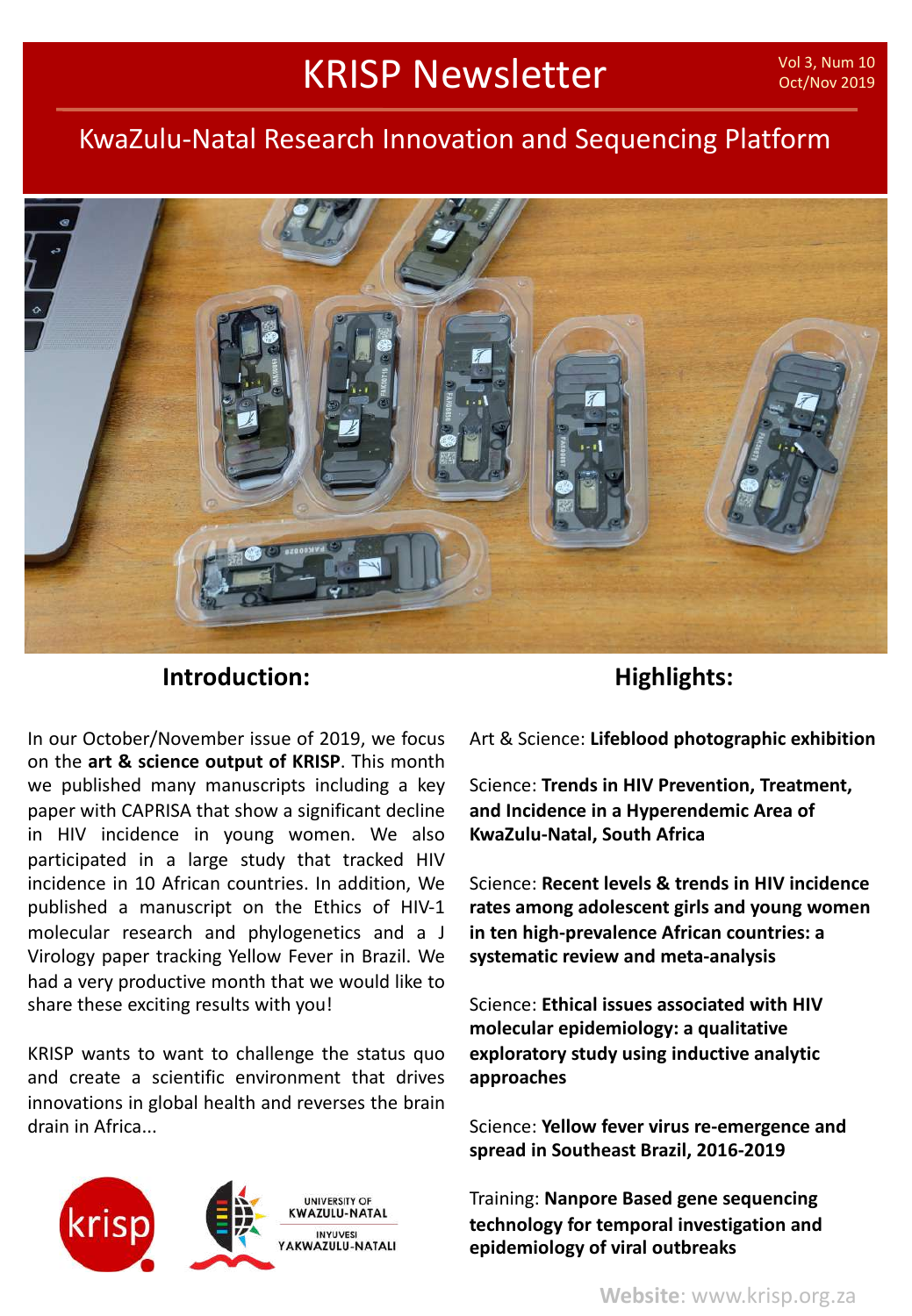## **Events: Talks and Events at KRISP**



**PhD Graduation Talk: Increasing levels of HIV pretreatment drug resistance in South Africa Speaker: Dr. Benjamin Chimukangara**, **KRISP, CAPRISA & NHLS Virology Department Date:** Tuesday, 19 November 2019 **Time:** 11:00am – 12:00 **Venue:** Nelson R Mandela School of Medicine, UKZN

**Talk: Can we stop worrying about HIV drug resistance with the roll-out of dolutegravir? Speaker: Dr. Richard Lessells, Group leader at KRISP, UKZN & CAPRISA Research Fellow Date:** Tuesday, 26 November 2019 **Time:** 11:00am – 12:00 **Venue:** Nelson R Mandela School of Medicine, UKZN



## **KRISP, Genomics Africa and DIPLOMICS hosted a very successful photographic exhibition: Virtual exhibition online, please visit it!**

This was a public engagement activity that used art to highlight key scientific facts. Over 200 people were present in the launch of the exhibition. The public engaged with scientists and artists in a discussion on how **Africa has the most genetically diverse population in the world and how this information can give rise to the development of novel therapies, vaccines and diagnostics**…

**In addition of the exhibition, we also produced a short video and an virtual version of the pictures with scientific facts and commentary from the artist… Enjoy!**

**Links:** krisp.org.za & genomics.africa

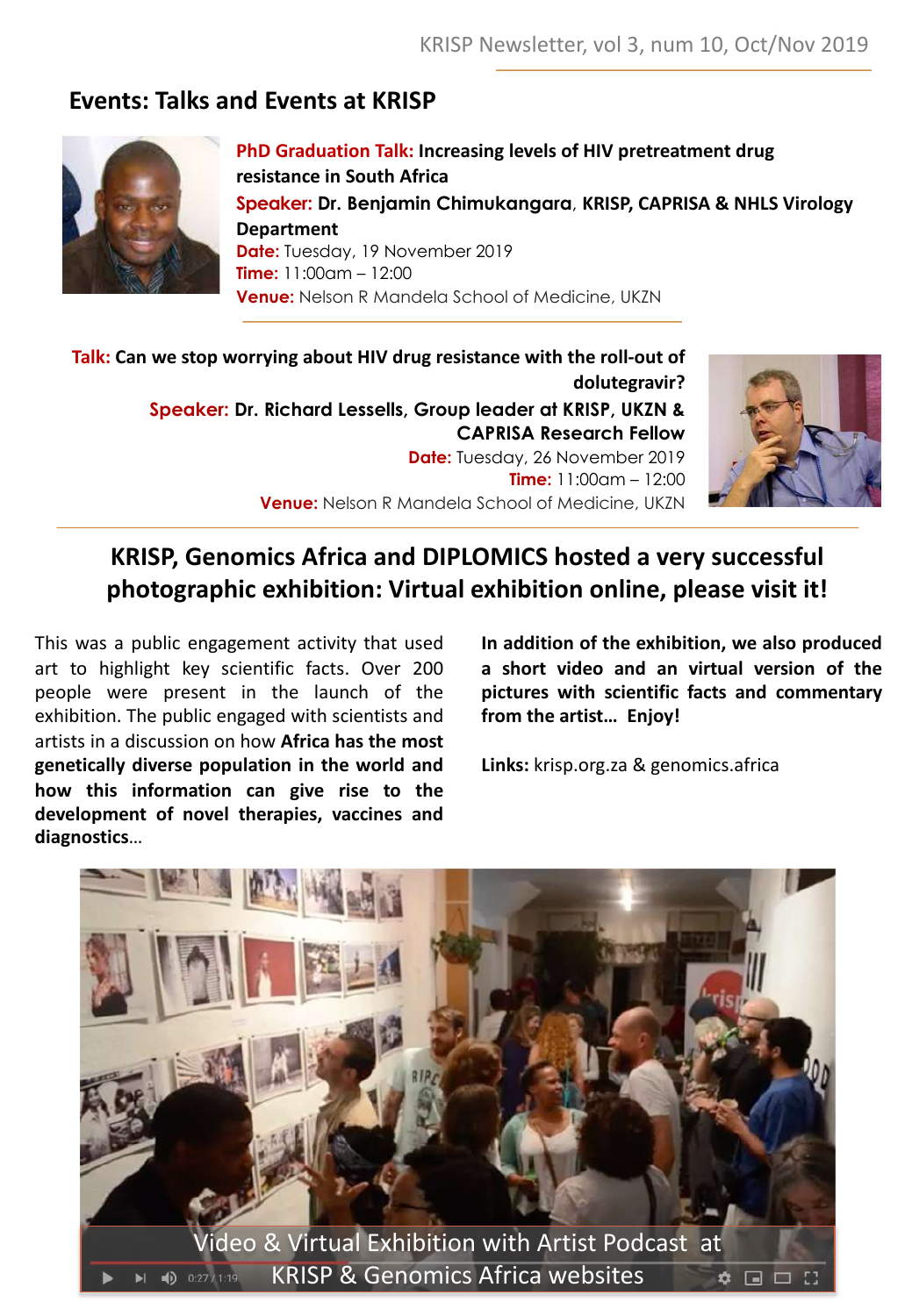# **Trends in HIV Prevention, Treatment, and Incidence in a Hyperendemic Area of KwaZulu-Natal, South Africa**

| Table 2. Trends in HIV Seroconversions" |                                                 |                            |                                                               |                                                 |                            |                                                            |                                         |         |                                     |         |
|-----------------------------------------|-------------------------------------------------|----------------------------|---------------------------------------------------------------|-------------------------------------------------|----------------------------|------------------------------------------------------------|-----------------------------------------|---------|-------------------------------------|---------|
| Age Group, y                            | 2016 Cohort                                     |                            |                                                               | 2017 Cohort                                     |                            |                                                            | <b>Relative Change in HIV Incidence</b> |         |                                     |         |
|                                         | <b>HIV</b><br>Seroconversions,<br>No./Total No. | No. of<br>Person-<br>Years | <b>IR</b> per 100<br>Person-Years<br>$(95\%$ CI) <sup>b</sup> | <b>HIV</b><br>Seroconversions,<br>No./Total No. | No. of<br>Person-<br>Years | <b>IR per 100</b><br>Person-Years<br>$(95\% \text{ Cl})^b$ | <b>IRR</b><br>(95% CI)                  | P Value | <b>Adjusted IRR</b><br>$(95% CI)^c$ | P Value |
| All                                     | 163/3536                                        | 5746                       | $2.31(1.82 - 2.92)$                                           | 115/3907                                        | 5447                       | $1.96(1.62 - 2.37)$                                        | $0.85(0.63 - 1.15)$                     | .28     | $0.86(0.63-1.18)$                   | .35     |
| Men                                     |                                                 |                            |                                                               |                                                 |                            |                                                            |                                         |         |                                     |         |
| All                                     | 39/1573                                         | 2602                       | $1.44(0.96 - 2.24)$                                           | 31/1829                                         | 2560                       | $1.32(0.90-1.92)$                                          | $0.92(0.51 - 1.65)$                     | .78     | $0.95(0.53 - 1.70)$                 | .85     |
| $15 - 19$                               | 4/518                                           | 836                        | $0.41(0.14-1.21)$                                             | 3/668                                           | 940                        | $0.24(0.08-0.75)$                                          | $0.59(0.12 - 2.79)$                     | .50     | $0.58(0.12 - 2.82)$                 | .50     |
| $20 - 24$                               | 16/537                                          | 888                        | $1.42(0.76 - 2.65)$                                           | 11/572                                          | 800                        | $1.18(0.61 - 2.27)$                                        | $0.83(0.34 - 2.06)$                     | .69     | $0.88(0.35 - 2.22)$                 | .79     |
| $25 - 29$                               | 13/306                                          | 523                        | $2.46(1.18-5.15)$                                             | 13/339                                          | 467                        | $2.84(1.57-5.14)$                                          | $1.15(0.45 - 2.97)$                     | .77     | $1.23(0.46-3.31)$                   | .68     |
| $30 - 35$                               | 6/212                                           | 355                        | $2.02(0.69 - 5.96)$                                           | 4/250                                           | 354                        | $1.45(0.52 - 4.03)$                                        | $0.72(0.16-3.18)$                       | .66     | $0.72(0.16-3.16)$                   | .66     |
| Women                                   |                                                 |                            |                                                               |                                                 |                            |                                                            |                                         |         |                                     |         |
| All                                     | 124/1963                                        | 3144                       | $3.44(2.71-4.38)$                                             | 84/2078                                         | 2887                       | $2.80(2.22 - 3.53)$                                        | $0.81(0.58-1.13)$                       | .22     | $0.82(0.58-1.16)$                   | .26     |
| $15 - 19$                               | 51/660                                          | 1039                       | $4.63(3.29-6.52)$                                             | 30/743                                          | 1032                       | $2.74(1.84-4.09)$                                          | $0.59(0.35 - 1.00)$                     | .05     | $0.57(0.34-0.96)$                   | .04     |
| $20 - 24$                               | 41/639                                          | 1022                       | $4.00(2.74-5.85)$                                             | 41/668                                          | 923                        | $4.26(3.04-5.97)$                                          | $1.07(0.64 - 1.77)$                     | .81     | $1.07(0.64 - 1.80)$                 | .79     |
| $25 - 29$                               | 26/419                                          | 680                        | $2.29(1.43-3.67)$                                             | 10/416                                          | 580                        | $1.87(0.93 - 3.77)$                                        | $0.82(0.35 - 1.90)$                     | .64     | $0.85(0.36 - 1.97)$                 | .70     |
| $30 - 35$                               | 6/245                                           | 403                        | $0.59(0.26 - 1.37)$                                           | 3/251                                           | 352                        | $0.47(0.15-1.50)$                                          | $0.80(0.19-3.32)$                       | .75     | $0.85(0.20-3.60)$                   | .83     |

### Title: **Trends in HIV Prevention, Treatment, and Incidence in a Hyperendemic Area of KwaZulu-Natal, South Africa**

Authors: **Kharsany ABM, Cawood C, Lewis L, Yende-Zuma N, Khanyile D, Puren A, Madurai S, Baxter C, George G, Govender K, Beckett S, Samsunder N, Toledo C, Ayalew KA, Diallo K, Glenshaw M, Herman-Roloff A, Wilkinson E, de Oliveira T, Abdool Karim SS, Abdool Karim Q.**

#### Journal: **JAMA Network Open (2019), 2019;2(11):e1914378. doi:10.1001/jamanetworkopen.2019.14378**

**IMPORTANCE** In Africa, the persistently high HIV incidence rate among young women is the major obstacle to achieving the goal of epidemic control.

**OBJECTIVE** To determine trends in coverage of HIV prevention and treatment programs and HIV incidence.

**MAIN OUTCOMES AND MEASURES** Trends in sex- and agespecific HIV incidence rates, condom use, voluntary medical male circumcision, knowledge of HIV-seropositive status, uptake of antiretroviral therapy, and viral suppression.

**CONCLUSIONS AND RELEVANCE** This study showed a significant decline in HIV incidence in young women; however, to further reduce HIV incidence, HIV prevention and treatment program coverage must be intensified and scaled up.

### **Key Points**

**Question** What are the trends in the coverage of HIV prevention and treatment programs and HIV incidence in a hyperendemic area of KwaZulu-Natal, South Africa?

Findings This community-based cohort study of 2 sequential surveys in 9812 and 10 236 respondents showed that HIV incidence in young women (aged 15-19 years) declined significantly from 4.63 to 2.74 per 100 person-years, but declines were marginal or remained unchanged among men and women in other age groups. In parallel, the uptake of medical male circumcision, knowledge of HIV-positive status, antiretroviral therapy, and viral suppression increased.

**Meaning** These findings suggest that, to further reduce HIV incidence, prevention and treatment program coverage must be intensified and scaled up.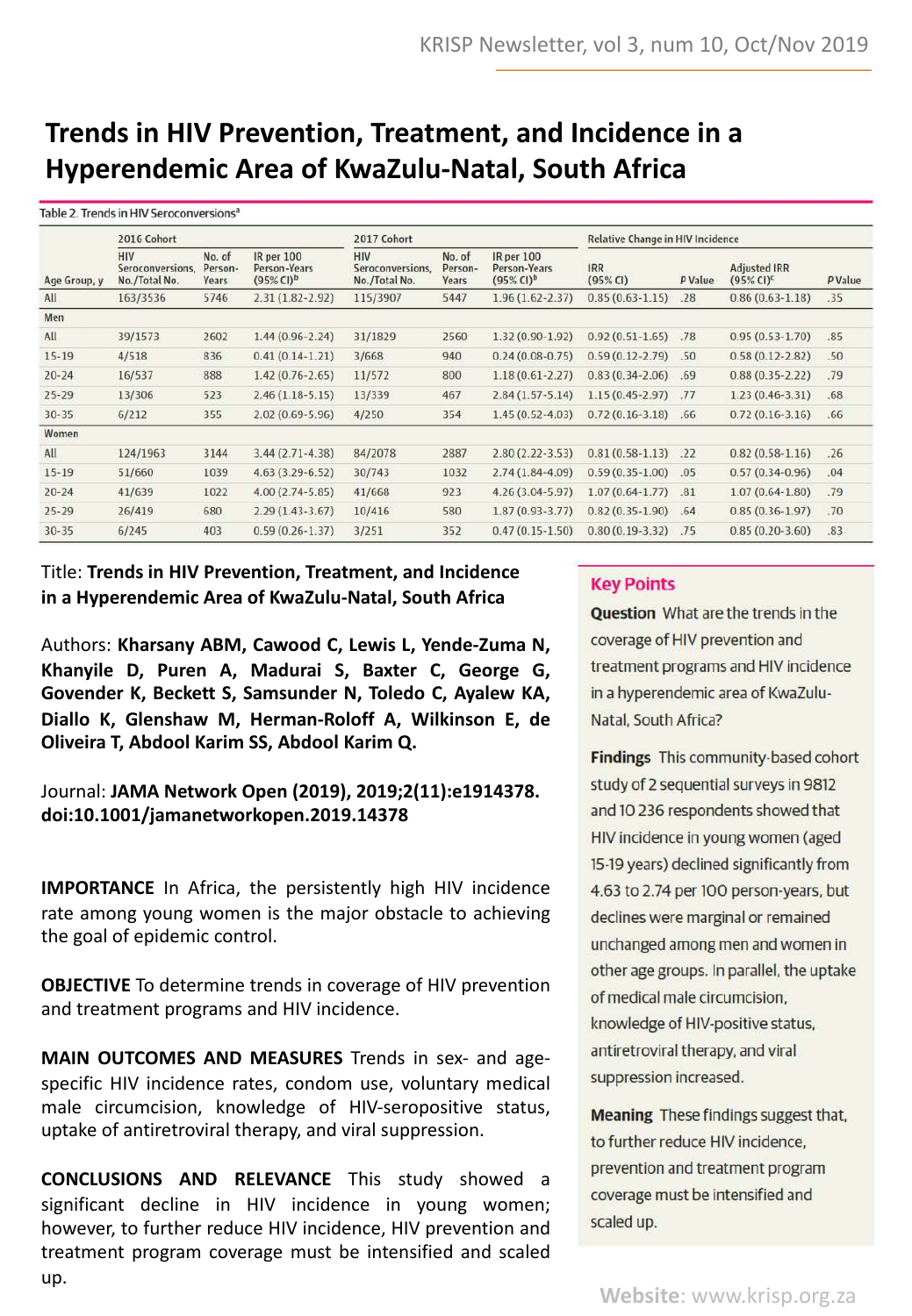## **Recent levels & trends in HIV incidence rates among adolescent girls and young women in ten high-prevalence African countries: a systematic review and meta-analysis**



*Figure: Forest plots of HIV incidence estimates for young women. Data are incidence rates (cases per 100 person-years) and error bars are 95% CIs. Estimates for those aged 20–24 years. Adapted from figure 2.*

**Background:** The roll-out of antiretroviral therapy (ART) has changed contexts of HIV risk. We aimed to summarise direct estimates of HIV incidence among adolescent girls and young women since ART and before large investments in targeted prevention for those in sub- Saharan Africa.

**Findings:** 51 studies were identified from nine of the ten DREAMS countries; no eligible studies from Lesotho were identified. Directly observed HIV incidence rates were lowest among females aged 13–19 years in Kumi, Uganda (0·38 cases per 100 person-years); and directly observed HIV incidence rates were highest in KwaZulu-Natal, South Africa (7·79 per 100 person-years among females aged 15– 19 years, and 8·63 in those aged 20–24 years), among fishing communities in Uganda (12·40 per 100 person-years in females aged 15–19 years and 4·70 in those aged 20–24 years),

**Interpretation:** Few sources of direct estimates of HIV incidence exist in high-burden countries and trend analyses with disaggregated data for age and sex are rare but indicate recent declines among adolescent girls and young women… To end new infections among the growing population of adolescents in sub-Saharan Africa, prevention programmes must address gender inequalities driving excessive risk among adolescent girls.

Authors: **Birdthistle I, Tanton C, Tomita A, de Graaf K, Schaffnit SB, Tanser F, Slaymaker E.**

Journal: **Lancet Global Health 2019; 7: e1521–40**

#### **Open Access paper at:**

http://www.krisp.org.za/publications.php?pubid=256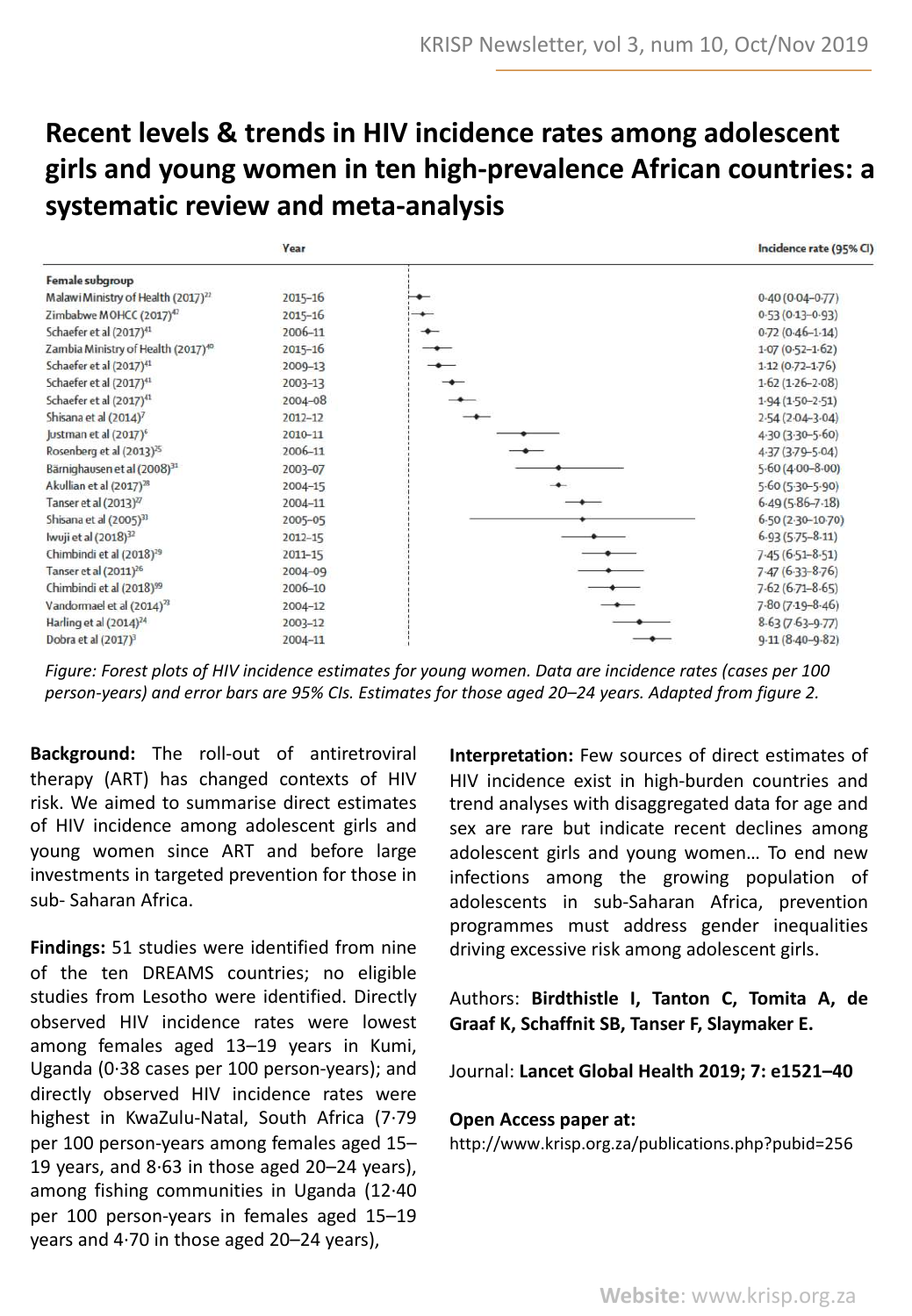### **RESEARCH ARTICLE Example 2018 12:30 The Contract of Contract ARTICLE CONTRACT OF CONTRACT OPEN Access**

**BMC Medical Ethics** 

# Ethical issues associated with HIV molecular epidemiology: a qualitative exploratory study using inductive analytic approaches

Farirai Mutenherwa<sup>1,2\*</sup> <sub>D</sub>, Douglas R. Wassenaar<sup>1</sup> and Tulio de Oliveira<sup>2,3,4</sup> D

#### Abstract

**Background:** HIV molecular epidemiology is increasingly recognized as a vital source of information for understanding HIV transmission dynamics. Despite extensive use of these data-intensive techniques in both research and public health settings, the ethical issues associated with this science have received minimal attention. As the discipline evolves, there is reasonable concern that existing ethical and legal frameworks and standards might lag behind the rapid methodological developments in this field. This is a follow-up on our earlier work that applied a predetermined analytical framework to examine the perspectives of a sample of scientists from the fields of epidemiology, public health, virology and bioethics on key ethical issues associated with HIV molecular epidemiology in HIV network research.

Methods: Fourteen in-depth interviews were conducted with scientists from the fields of molecular epidemiology, public health, virology and bioethics. Inductive analytical approaches were applied to identify key themes that emerged from the data.

Results: Our interviewees acknowledged the potential positive impact of molecular epidemiology in the fight against HIV. However, they were concerned that HIV phylogenetics research messages may be incorrectly interpreted if not presented at the appropriate level. There was consensus that HIV phylogenetics research presents a potential risk to privacy, but the probability and magnitude of this risk was less obvious. Although participants acknowledged the social value that could be realized from the analysis of HIV genetic sequences, there was a perceived fear that the boundaries for use of HIV sequence data were not clearly defined.

Conclusions: Our findings highlight distinct ethical issues arising from HIV molecular epidemiology. As the discipline evolves and HIV sequence data become increasingly available, it is critical to ensure that ethical standards keep pace with biomedical advancements. We argue that the ethical issues raised in this study, whether real or perceived, require further conceptual and empirical examination.

Keywords: Molecular epidemiology, HIV phylogenetics, HIV network research, Data sharing, In-depth interviews, Informed consent, People with HIV/AIDS, Privacy/confidentiality, Qualitative methods

#### Background

Phylogenetic analysis is a system of computational methods used to study how organisms are genetically related to each other. The process involves inspecting genetic material extracted from different sources and

<sup>1</sup>School of Applied Human Sciences, University of KwaZulu-Natal, Private Bag X01, Scottsville, Pietermaritzburg 3209, South Africa

2 KwaZulu-Natal Research Innovation and Sequencing Platform (KRISP), School of Laboratory Medicine and Medical Sciences, University of KwaZulu-Natal, Durban, South Africa

Full list of author information is available at the end of the article



identifying evolutionary relationships. The evolutionary relationships are presented in the form of a phylogenetic tree  $[1]$ , which looks like a family tree and represent historical and hypothetical relationships.

Phylogenetic analytic techniques have been widely used to study the history of HIV, including how it got into humans (where and how) and its spread across nations and populations. This is done by examining the relatedness of different viruses and how they evolved from a common ancestor [2]. Two viruses are regarded as more related if they share a more recent common ancestor and

© The Author(s). 2019 Open Access This article is distributed under the terms of the Creative Commons Attribution 4.0 International License (http://creativecommons.org/licenses/by/4.0/), which permits unrestricted use, distribution, and reproduction in any medium, provided you give appropriate credit to the original author(s) and the source, provide a link to the Creative Commons license, and indicate if changes were made. The Creative Commons Public Domain Dedication waiver (http://creativecommons.org/publicdomain/zero/1.0/) applies to the data made available in this article, unless otherwise stated.

<sup>\*</sup> Correspondence: mutenherwaf@gmail.com <sup>1</sup>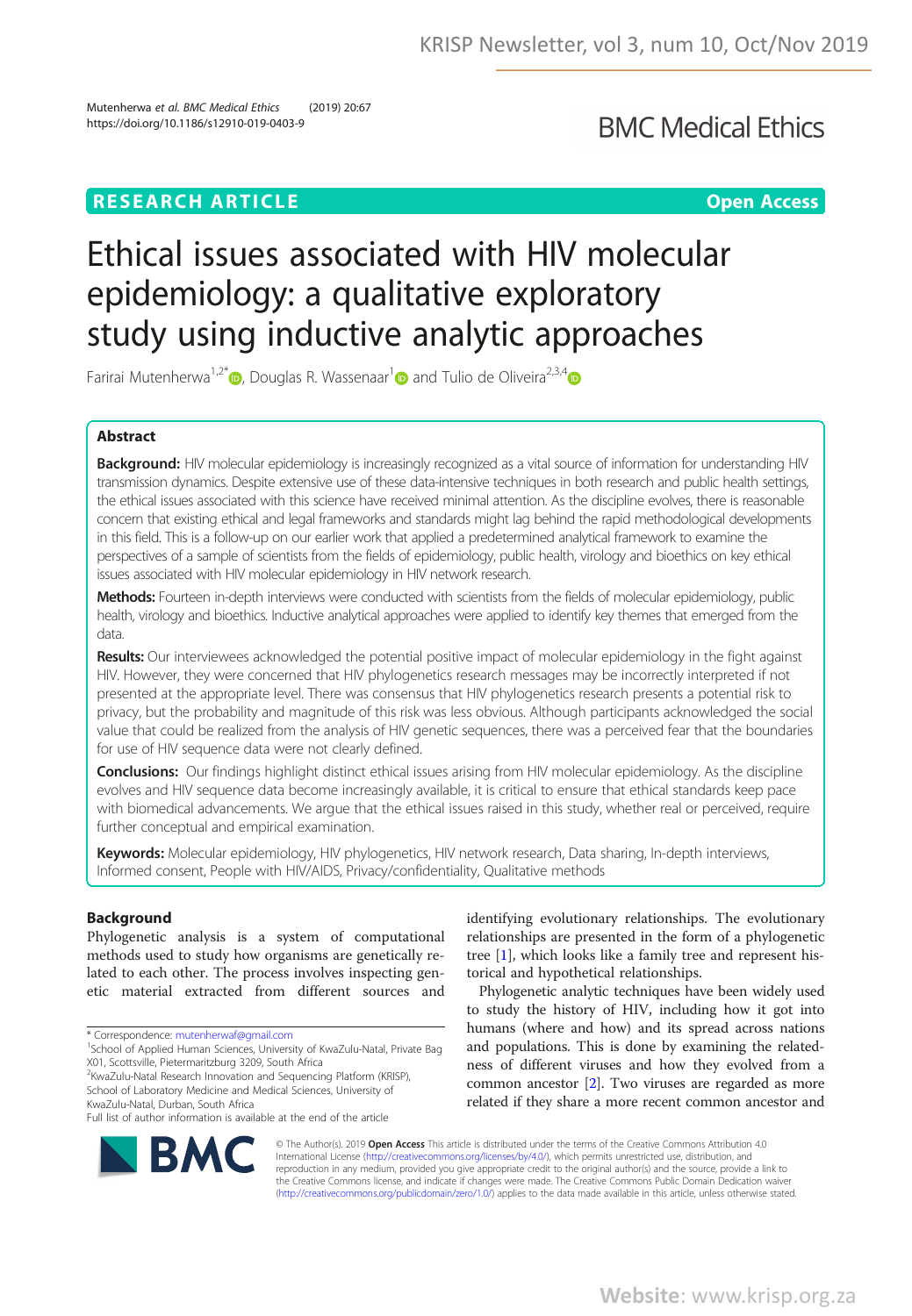



# KRISP collaborates with the Brazilian Minister of Health (MoH), FioCruz Foundation and WHO/OPAS to develop training and effective interventions for Arbovirus outbreaks

**Background:** Brazil has experimented many waves of arbovirus outbreaks such as Zika, Dengue, Chikungunya and Yellow Fever Virus. These outbreaks have costed 1,000s of lives and caused major health and economic disruption in the country. KRISP has been approached by the WHO, Brazilian MoH and FioCruz to help in the understanding of the outbreaks & to develop training and effective interventions.

**Outcome:** KRISP researchers have travelled to Brazil three times in 2019. They had trained >300 scientists, public health officials and health care workers (including nurses, laboratory technicians and medical doctors) on the use of nanopore based sequencing and bioinformatics analysis to trace the spread of arbovirus infection. This major training and public engagement also give rise to the production of an open access book and many high-impact publications in Science, PLoS, Virology and Cell journals…



**Website**: www.krisp.org.za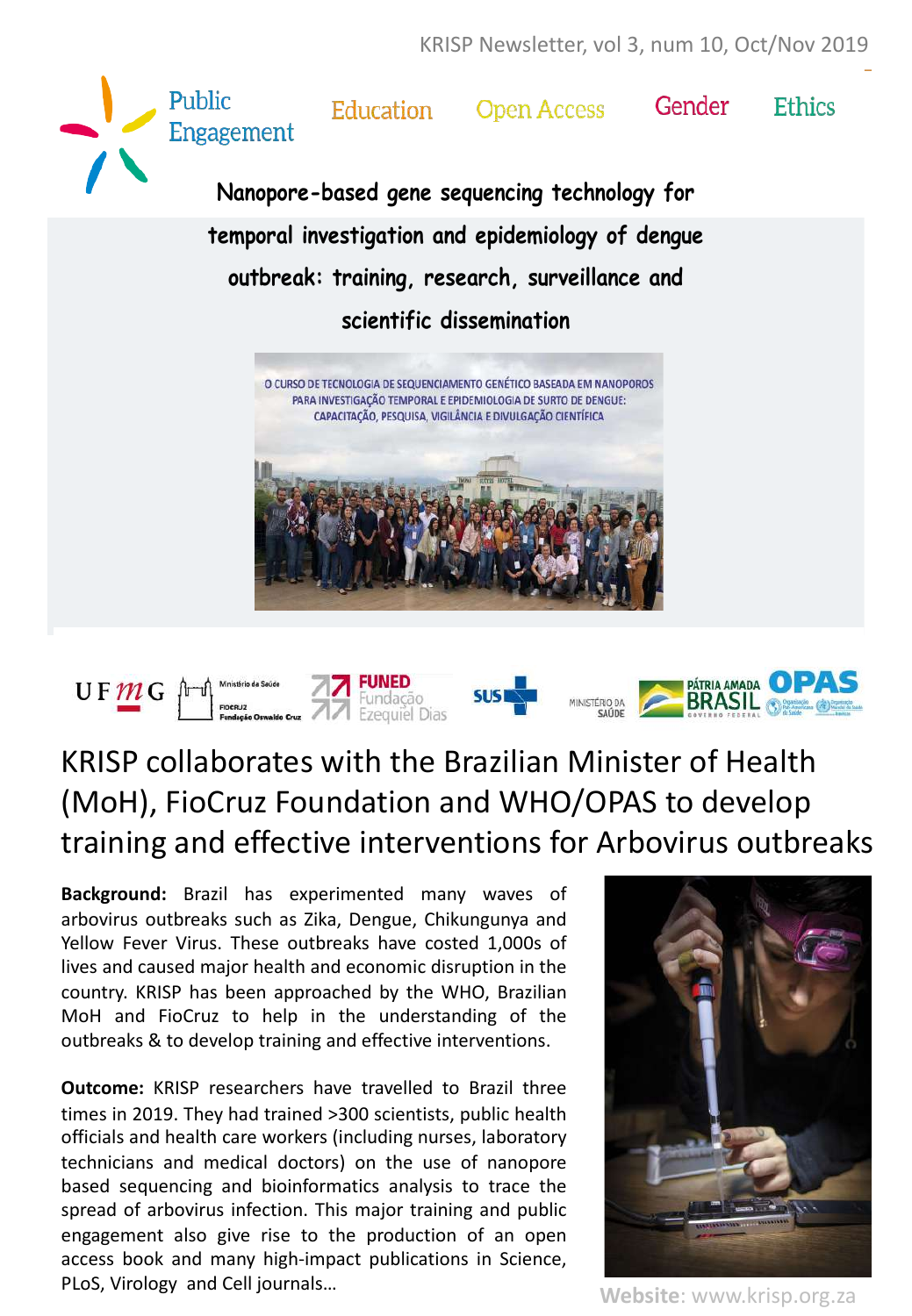## Yellow fever virus re-emergence and spread in Southeast Brazil, 2016-2019



Authors: **Giovanetti M, Lima de Mendonça MC, Fonseca V… de Oliveira T, Fernandes CA, Ferreira Aguiar S, Chieppe A, Carvalho Sequeira P, Rodrigues Faria N, Venâncio Cunha R, Alcantara LCJ, Bispo de Filippis**

Journal: **Journal of Virology (2019), JVI.01623-19. doi: 10.1128/JVI.01623-19:**

### **Abstract**

The recent re-emergence of yellow fever virus (YFV) in Brazil has raised serious concerns due to the virus' rapid dissemination in the southeastern region. To better understand YFV genetic diversity and dynamics during the recent outbreak in southeastern Brazil we generated 18 complete and nearcomplete genomes from the peak of the epidemic curve from non-human primates (NHPs) and human infected cases across Espírito Santo and Rio de Janeiro states.

Genomic sequencing of 18 YFV genomes revealed the estimated timing, source and likely routes of yellow fever virus transmission and dispersion during one of the largest outbreaks ever registered in Brazil. We showed that during the recent epidemic YFV was re-introduced from Minas Gerais to Espírito Santo and Rio de Janeiro states multiple times between 2016 to 2019. The analysis of data from portable sequencing could identify the corridor of spread of YFV. These findings reinforce that continued genomic surveillance strategies can provide information on virus genetic diversity and transmission dynamics that might assist in the understanding arbovirus epidemics.

**Importance:** Arbovirus infections in Brazil including yellow fever, dengue, zika and chikungunya result in considerable morbidity and mortality and are pressing public health concerns. Our study provides an understanding of how YFV initiates transmission in new Brazilian regions and illustrates that genomics in field can augment traditional approaches to infectious disease surveillance and control.